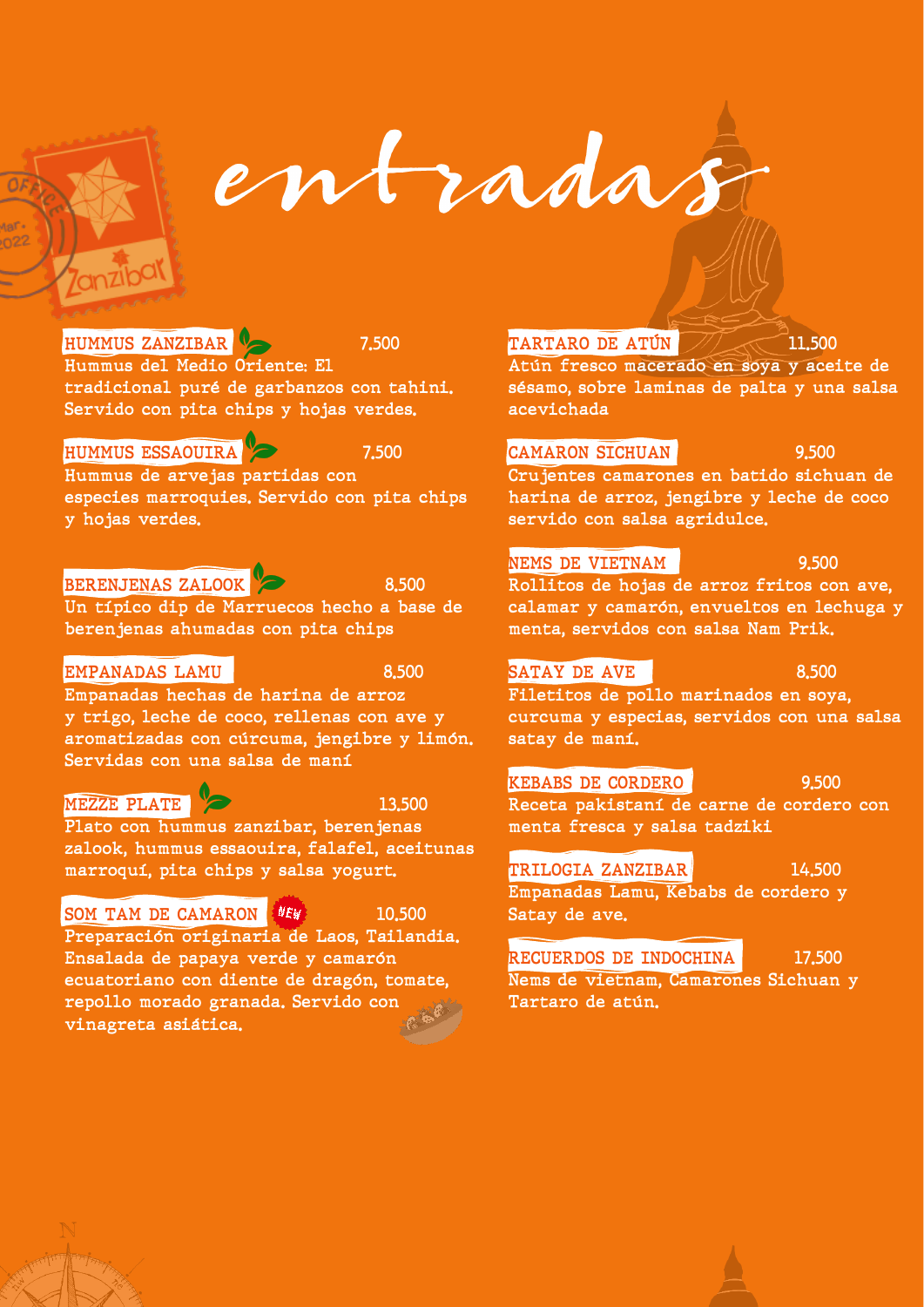

Un imperdible de la cocina italiana: Risotto de mix de setas silvestres perfumado con funghi porcini y aceite de trufa. Recomendado con pimienta

# CURRY VEGETARIANO —Tailandia 15.500

 $Maf$  $20^{22}$ 

Verduras salteadas al wok aderezadas al curry amarillo y leche de coco. Acompañado de arroz salvaje.

# PAD THAI VEGETARIANO —Tailandia 14.500

Gran clásico de la gastronomía thailandesa : Stir fry de fideos de arroz con Verduras, dientes de dragón, cebollín con crumble de maní, un ají guindilla y limón de pica.

## MOUSSAKA VEGETARIANA CON FETA 14.500

Todos los perfumes del mediterráneo en un plato vegetariano. Berenjenas confitadas con tomates pomodoros y albahaca, gratinadas con queso feta y servidos con ensalada de hierbas frescas y queso Grana Padano

getarian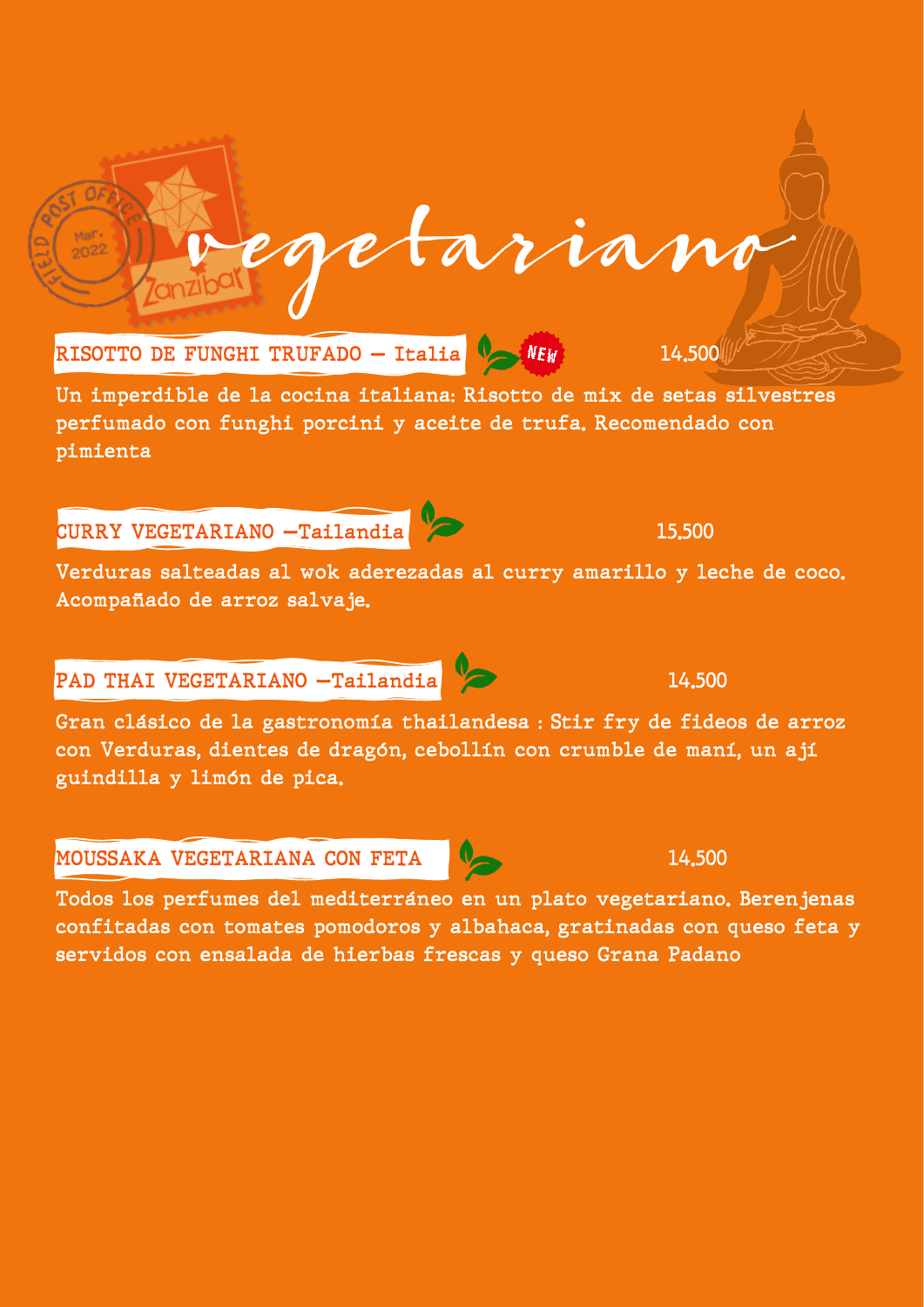| mar |  |  |
|-----|--|--|
|     |  |  |
|     |  |  |

 $CORVINA Y LANGOSTINO TOM YAM - Tailandia$   $NEW$  16.500

Medallón de corvina bañado en la clásica preparación afrodisiaca Tailandesas Tom Yam con Langostino Argentino.

POKE BOWL DE ATUN - Hawai 14.500

Desde Hawaii : Atún sellado, pepino, tomates cherry, zanahoria, palta, mix lechugas baby, repollo morado, arroz Zanzíbar y sesamo con salsa acevichada.

ATUN TERIYAKI – Japón **16.500** ang kalendaryon ng kalendaryon ng kalendaryon ng kalendaryon ng kalendaryon ng ka

Atún fresco a la inglesa y en tempura sobre un puré de zanahoria con jengibre y acompañado con arroz salvaje

Camarones y filetitos de ave salteados al wok con verduras de la temporada,

curry amarillo y leche de coco. Acompañado de arroz salvaje

STIR FRY AVE CAMARON - Tailandia 15.500

TEPPANYAKI DE SALMON - Japón 16.500

Salmón marinado glaceado al teriyaki y ahumado, servido al estilo Teppanyaki con verduras crocantes y sésamo. Acompañado de arroz salvaje.

TAGINE DE ATUN - Tailandia 16.500

Tagine proveniente de Essaouira en la costa atlantica de Marruecos : Croquetas de atún preparadas con Ras el Hanout en una salsa atomatada con aceitunas marinadas. Servido con Berenjenas, Pimentones y zanahorias azadas y acompañado con couscous.

CURRY VERDE DE CAMARONES - Tailandia 16.500

Camarones ecuatorianos salteados al wok con verduras de la temporada, curry verde y leche de coco. Acompañado de arroz salvaje.

## PAD THAI DE CAMARONES - Tailandia 16.500

Gran clásico de la gastronomía thailandesa : Stir fry de fideos de arroz con camarones ecuatorianos, dientes de dragón, cebollín con crumble de maní, un ají guindilla y limón de pica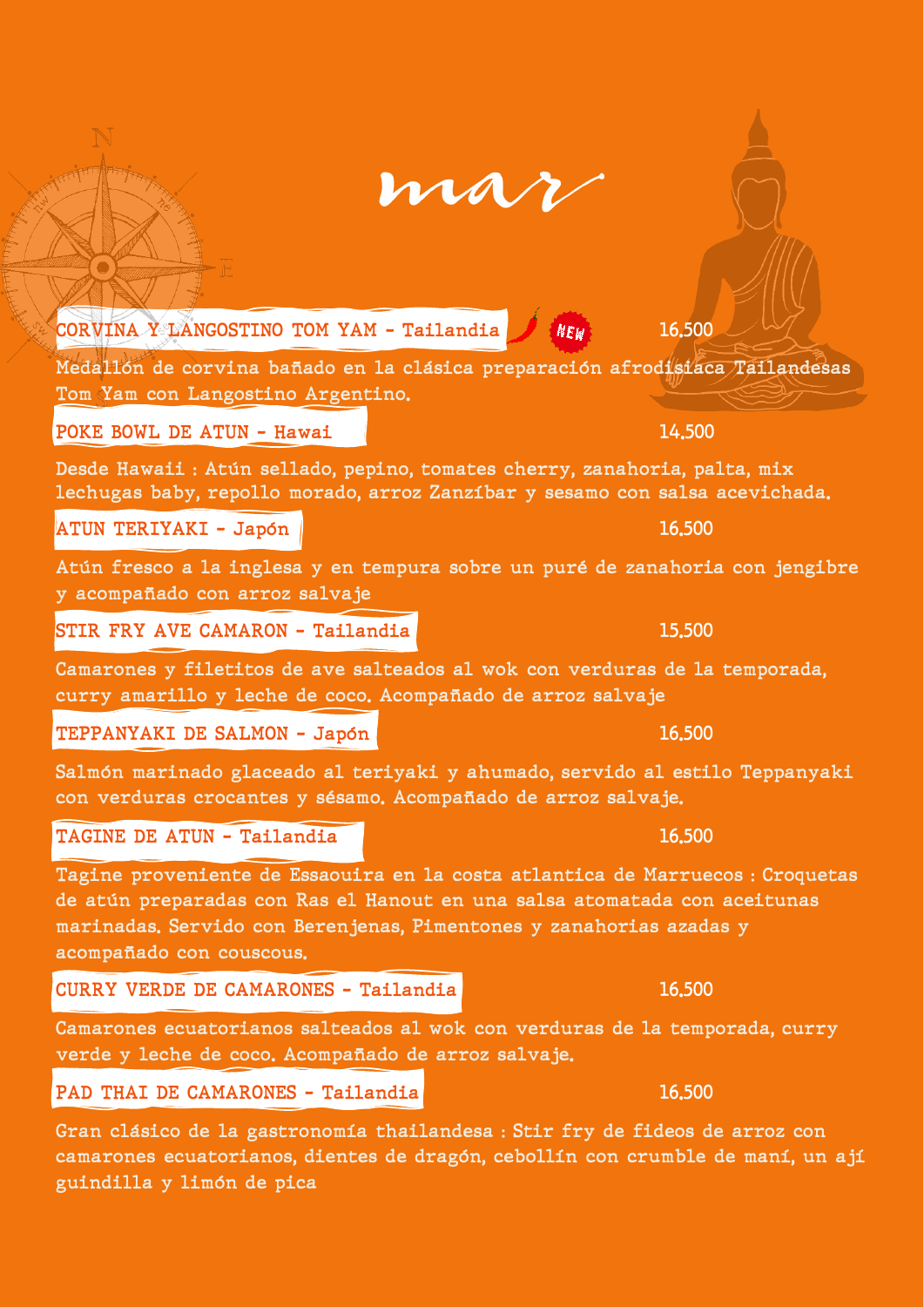

 $Mar$  $2022$ 

Gran clásico del desierto del Sahara : Albóndigas de res preparadas con menta, jengibre y comino servido en pomodoro, huevos de codorníz, acompañado con couscous.

## TAGINE DE POLLO BERBERE - Marruecos 15.500

Los aromas del norte de Africa. Pollo adobados en salsa Chermoula, limones confitados y aceitunas verdes. Acompañado de couscous.

## TEPPANYAKI DE FILETE ANGUS - Japón 17,000

Láminas de filete de angus a la plancha servidas al estilo Teppanyaki con verduras crocantes, sésamo y soya. Acompañado de arroz salvaje.

TAGINE DE GARRÓN DE CORDERO – Marruecos *NEW* 20,000

Un clásico marroquí: Garrón asado lentmente con ciruelas confitadas , damascos, sesamo y almendras tostadas. Acompañado con couscous.

## CURRY PAKISTANI DE ANGUS - Pakistan 17.000

Cortes de angus guisados lentamente con papas nativas en curry con leche de coco, especias masala, hojas de albahaca y menta con salsa de yogurt. Acompañado de arroz salvaje.

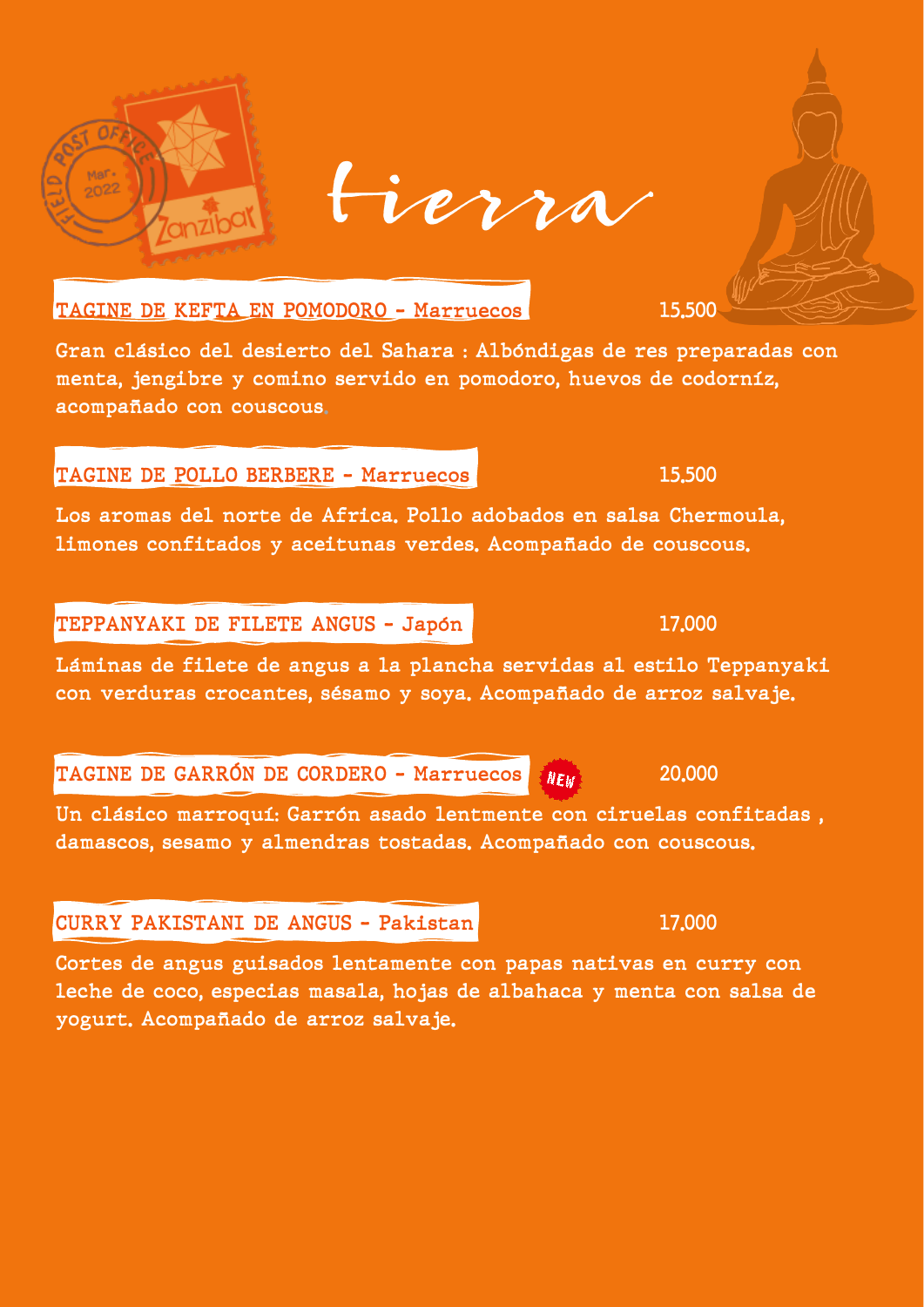| Postres                                                                                             |       |
|-----------------------------------------------------------------------------------------------------|-------|
| <b>MOUSSE DE CHOCOLATE</b>                                                                          | 5.900 |
| Mousse de chocolate belga con almendras tostadas<br><b>BROWNIE ZANZIBAR</b>                         | 5.900 |
| Postre emblematico del Zanzíbar : Brownie servido tibio con                                         |       |
| caramelo salado y acompañado de helado de vainilla.                                                 |       |
| <b>QUINDIM DE COCO</b>                                                                              | 5.900 |
| Dulce de coco brasilero servido con brunoise de mango.                                              |       |
| TARTE-TATIN DE MANZANAS                                                                             | 5.900 |
| Tartaleta de manzana caramelizada y helado de vainilla.                                             |       |
| CRÈME BRULÉE ZANZIBAR<br><b>NEW</b>                                                                 | 5.900 |
| Un clásico de la repostería francesa gratinado y aromatizado con<br>especias Chai y agua de azahar. |       |
| PASTILLA MARROQUÍ                                                                                   | 5.900 |
| Mil hojas marroquí con almendras tostadas, canela y<br>agua de azahar                               |       |
| <b>BROWNIE VEGANO</b><br>$N E_W$                                                                    | 5,900 |

Delicioso brownie a base de harina de almendras y leche de almendras. Un placer sin culpa. Endulzado con syrup de Agave

| <b>CAFÉ</b>       | <b>Expresso</b> | 2,000 |
|-------------------|-----------------|-------|
|                   | Cortado         | 2.500 |
| <b>CAFÉ TURCO</b> | Para 1          | 2.500 |
|                   | Para 2          | 4.500 |
| TE MARROQUI       | Para 1          | 2,500 |
|                   | Para 2          | 4.500 |



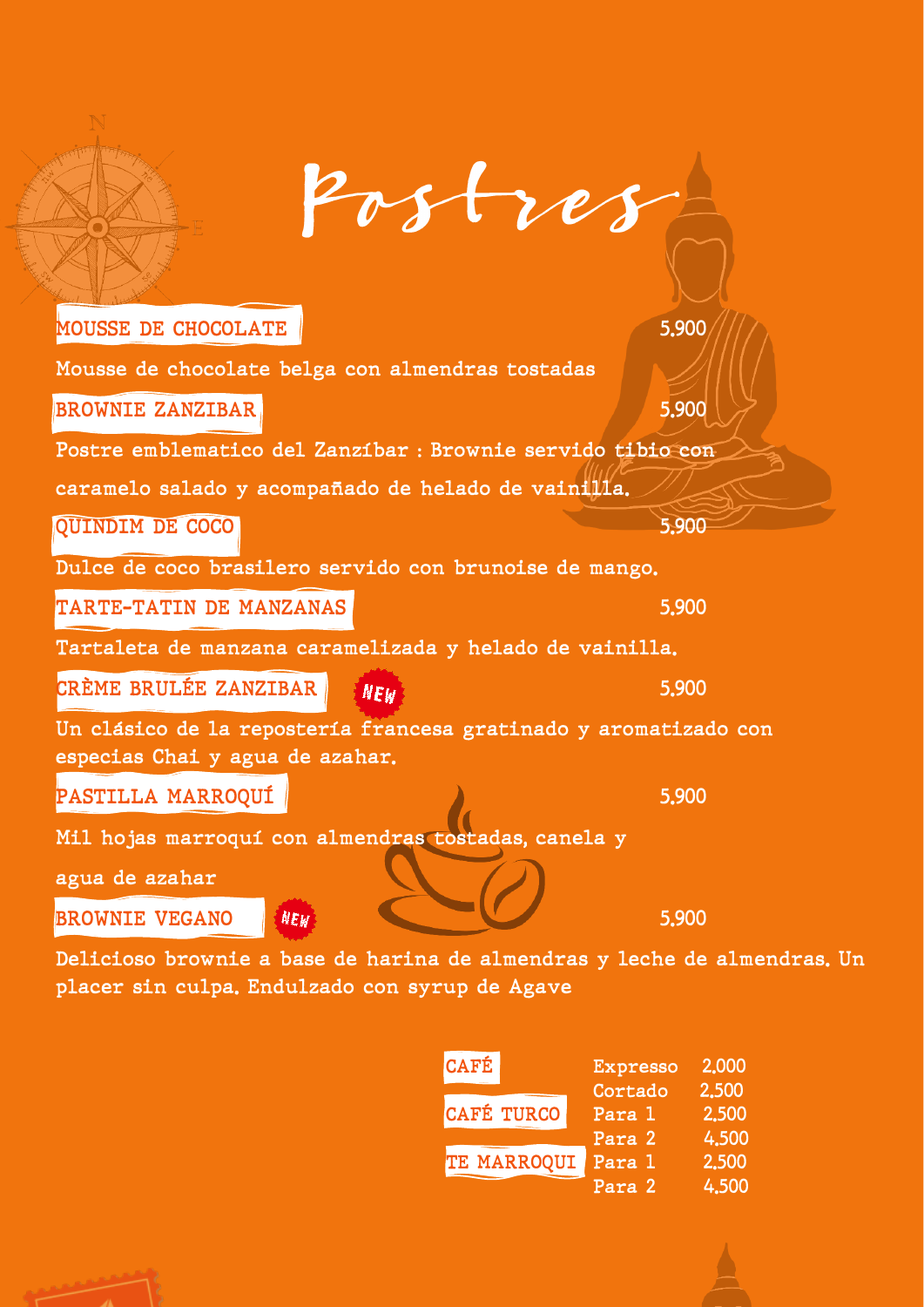starters



#### **HUMMUS ESSAOUIRA 7.500**

 $2022$ 

Hummus of split peas with all of the Moroccan spices. Served with pita chips and greens.

## **ZALOOK 8.500**

A typical Moroccan dip made from smoked aubergines with pita chips and greens.

### **EMPANADAS LAMU** 8.500

Empanadas made of rice and wheat flour, coconut milk, stuffed with chicken and flavored with turmeric, ginger and lemon. Served with peanut sauce.

### **MEZZE PLATE** 2 13,500

Zanzibar hummus, Zalook aubergines, Essaouira hummus, falafel, moroccan olives, pita chips and yogurt sauce.

### SHRIMP SOM TAM **10.500**

From Laos, Thailand. Green papaya and Ecuadorian shrimp salad with soybean sprout, tomato, pomegranate and purple cabbage. Served with Asian Vinaigrette

#### **TUNA TARTARE 11.500**

Fresh tuna marinated in soy sauce and sesame oil, on avocado slices and a acevichado dressing

#### **SICHUAN SHRIMPS** 8.500

Crispy shrimp in Sichuan rice flour batter, ginger and coconut milk served with sweet and sour sauce.

#### **VIETNAM NEMS 9.500**

Fried rice leaf rolls with chicken, squid and shrimp, wrapped in lettuce and mint, served with Nam Prik sauce.

#### **SATAY** 8.500

**Satay.** 

Chicken fillets marinated in soy, turmeric and spices, served with a peanut satay sauce.

#### **LAMB KEBABS** 9.500

Pakistani ground lamb recipe with **fresh mint and tadziki sauce.**

#### **TRILOGIA ZANZIBAR** 14,500

Empanadas Lamu, Lamb Kebabs and

**RECUERDOS DE INDOCHINA** 17,500

Vietnam Nems, Sichuan shrimps and Tuna Tartare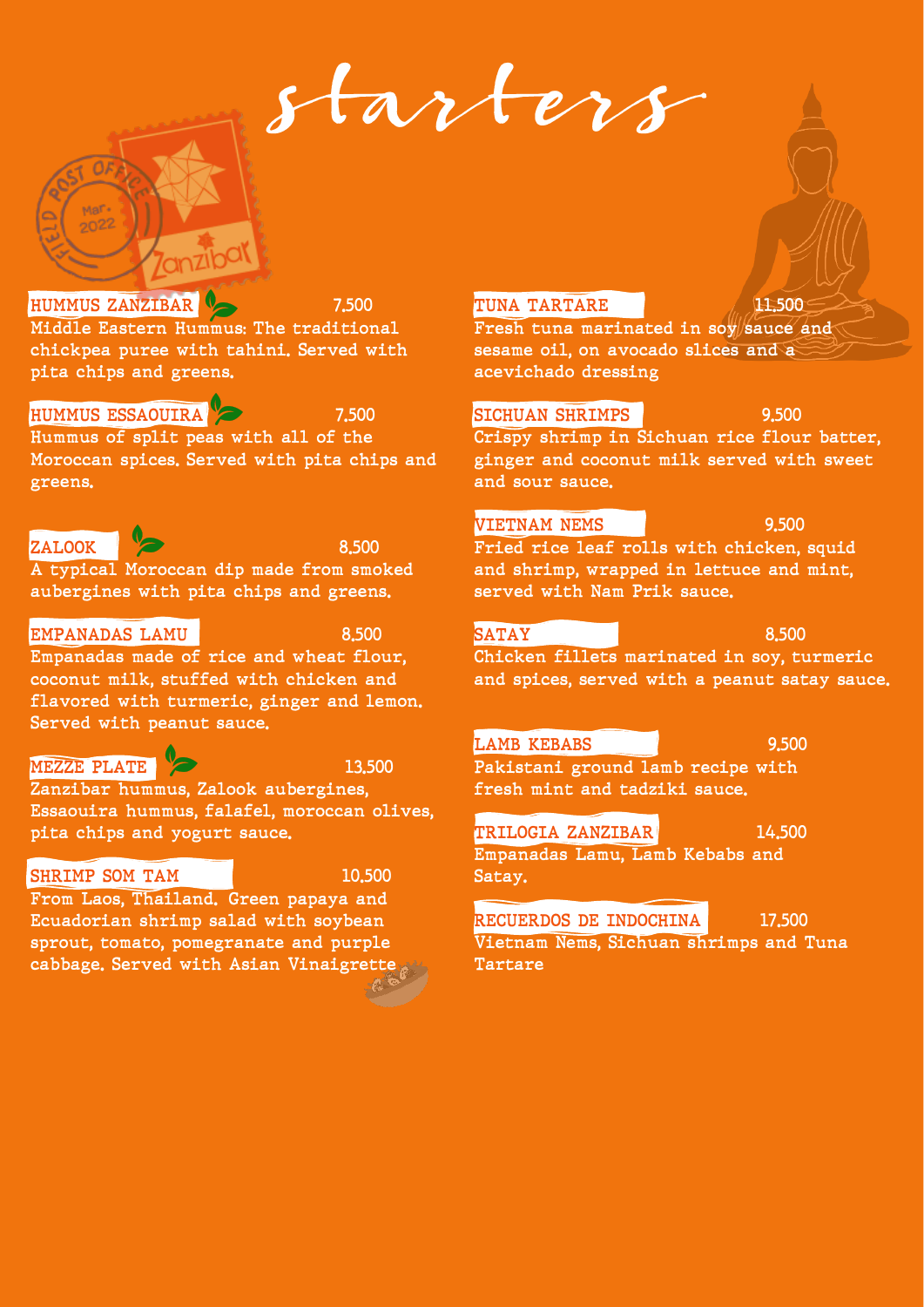

VEGETARIAN FETA CHEESE MOUSSAKA - Greece 14.500

All the perfumes of the Mediterranean in a vegetarian dish. Aubergines confit with pomodoro tomatoes and basil, au gratin with feta cheese and served with fresh herb salad and Grana Padano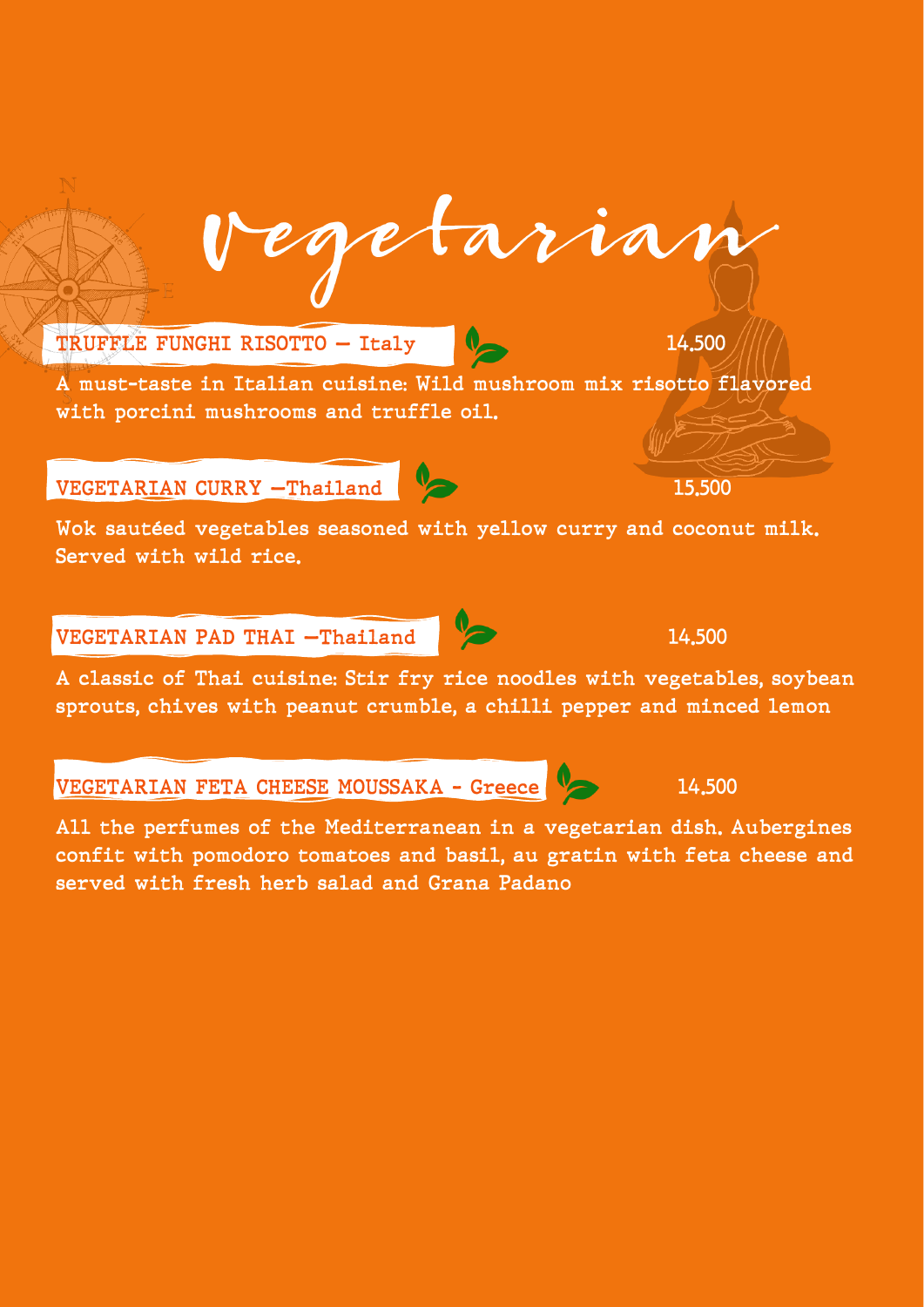SEA BASS AND SHRIMP TOM YAM - Thailand 16.500

Corvina seabass bathed in the classic Thai aphrodisiac preparation Tom Yam with Argentinean Prawn

om the sea

TUNA POKE BOWL - Hawaii 14.500

From Hawaii: Seared tuna, cucumber, cherry tomatoes, carrot, avocado, baby lettuce mix, purple cabbage, Zanzibar rice and sesame with acevichado sauce.

TUNA TERIYAKI – Japan **16.500** and 16.500 and 16.500 and 16.500 and 16.500 and 16.500 and 16.500 and 16.500 and 16.500 and 16.500 and 16.500 and 16.500 and 16.500 and 16.500 and 16.500 and 16.500 and 16.500 and 16.500 and

Medium rare Tuna in tempura on a carrot purée with ginger and served with wild rice

CHICKEN AND SHRIMP STIR FRY - Thailand 15.500

Shrimp and chicken fillets sautéed in the wok with seasonal vegetables, yellow curry and coconut milk. Served with wild rice.

SALMON TEPPANYAKI - Japan 16.500

Teppanyaki style smoked glazed salmon with crispy vegetables and sesame. Served with wild rice.

#### TUNA TAGINE - Thailand 16.500

Tagine from Essaouira on the Atlantic coast of Morocco: Tuna croquettes prepared with Ras el Hanout in a tomato sauce with marinated olives. Served with aubergines, peppers and roasted carrot and coconut milk. Served with wild rice.

<u>. Andre and the second control of the second control of the second control of the second control of the second</u>

SHRIMP CURRY - Thailand 16.500

Ecuadorian wok sautéed shrimp with seasonal vegetables, green curry and coconut milk. Served with wild rice.

## SHRIMP PAD THAI – Thailand 16.500

A Thai classic: Stir fry rice noodles with Ecuadorian shrimp, soybean sprouts, chives with peanut crumble, a chili pepper and spicy lemon.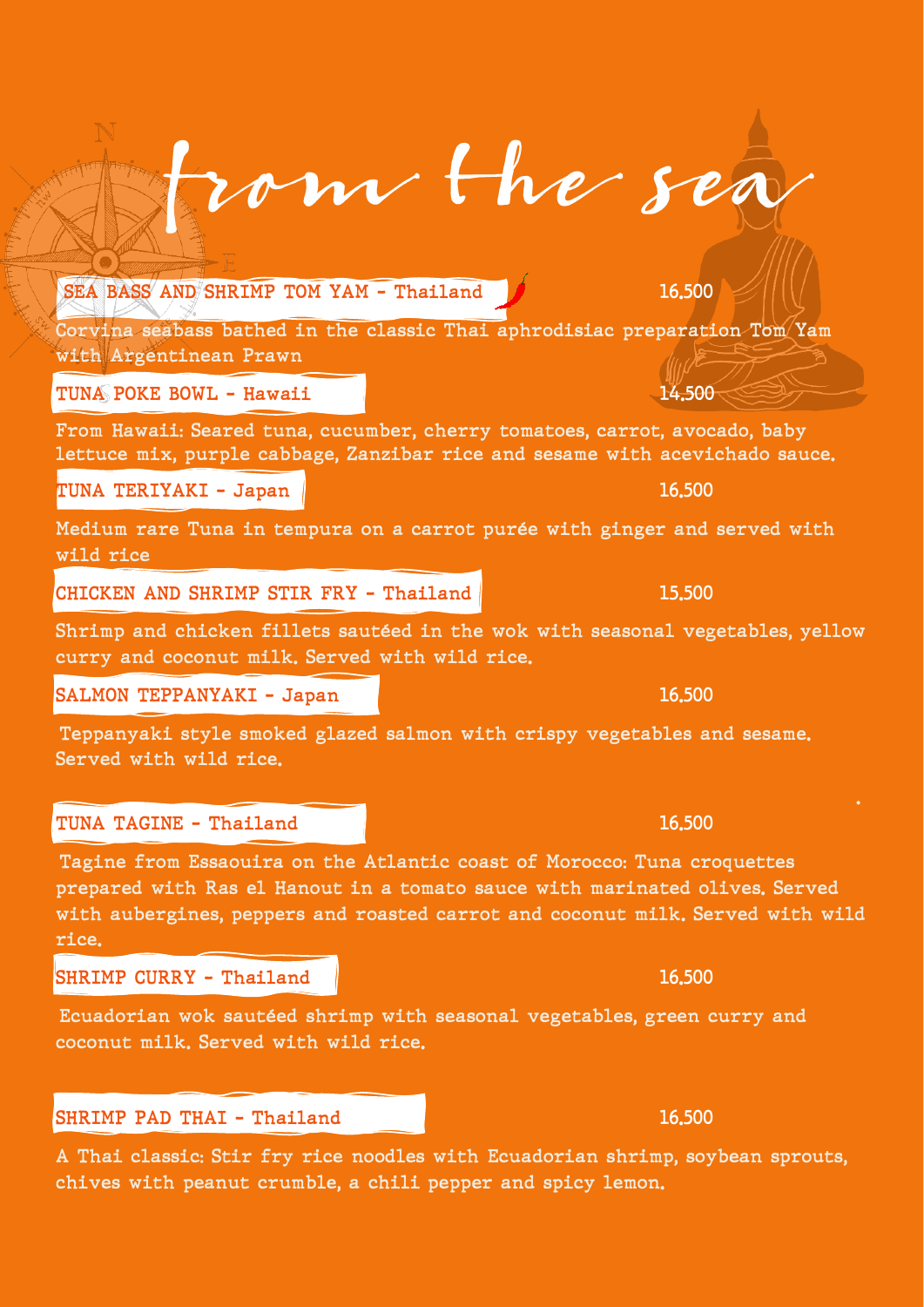| <b>BERBERE CHICKEN TAGINE - Morocco</b>                                                                                       | 15.500 |
|-------------------------------------------------------------------------------------------------------------------------------|--------|
| The scents of North Africa. Marinated chicken in Chermoula sauce,<br>lemons confit and green olives. Served with couscous     |        |
| ANGUS FILLET TEPPANYAKI - Japan                                                                                               | 17,000 |
| Teppanyaki style grilled angus fillet slices served with crispy<br>vegetables, sesame and soy sauce. Served with wild rice.   |        |
| LAMB HOCK TAGINE -Morocco NEW                                                                                                 | 20,000 |
| A Moroccan classic: Slow roasted lamb with plums confit, apricots, sesame<br>seeds and toasted almonds. Served with couscous. |        |
| PAKISTANI ANGUS CURRY - Pakistan                                                                                              | 17,000 |
| Angus cuts slow stewed with native potatoes in coconut milk curry,                                                            |        |

 $O_F$ 

 $M^{\text{B}}$  $^{Mat}_{2022}$ 

Great classic from the Sahara Desert: Beef meatballs prepared with mint, ginger and cumin, pomodoro, quail eggs, served with Zanzibar couscous.

KEFTA AND POMODORO TAGINE- Morocco 15.500

Angus cuts slow stewed with native potatoes in coconut milk curry, masala spices, basil leaves and mint with yogurt sauce. Served with wild rice

earth